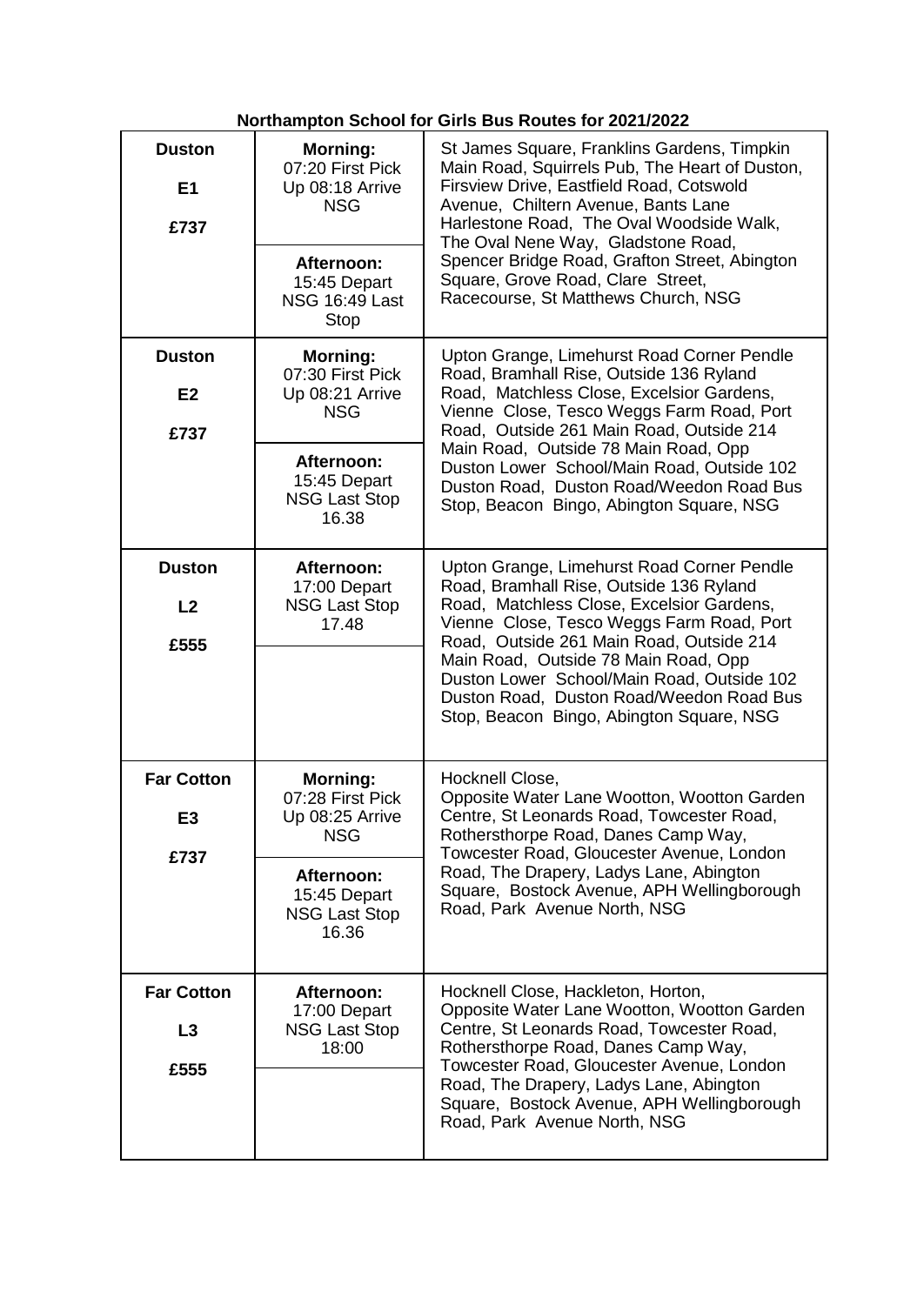| <b>Hunsbury</b><br>E4<br>£737 | <b>Morning:</b><br>07:35 First Pick<br>Up 08:20 Arrive<br><b>NSG</b> | Saxon Avenue/Wake Way, Butts Road/Tiffany<br>Way, Rowtree Road Opp Doctors, Clannell<br>Road near Harrier Park Road, Hilldrop<br>Road/Litchfield Drive, Rowtree Road/Pyghtle<br>Way, Ladybridge Drive/Holbein Gardens,<br>Ladybridge Drive/Hunslet Lane, Hunsbury Hill<br>Opp Archangel Square, Hunsbarrow Road Opp<br>Ironstone Lane,<br>Hunsbarrow Road By Blackberry Lane,<br>Hunsbarrow Road Southwood Hill Lay-By, NSG |
|-------------------------------|----------------------------------------------------------------------|-----------------------------------------------------------------------------------------------------------------------------------------------------------------------------------------------------------------------------------------------------------------------------------------------------------------------------------------------------------------------------------------------------------------------------|
|                               | Afternoon:<br>15:45 Depart<br><b>NSG 16:36 Last</b><br>Stop          |                                                                                                                                                                                                                                                                                                                                                                                                                             |

| <b>Duston</b><br>E5                                                           | <b>Morning:</b><br>07:35 First<br>Pick Up 08:20<br><b>Arrive NSG</b> | Upton The Square, Main Road Squirrels<br>Pub, Shops Limehurst Square, Gladstone<br>Road by Pembroke Road, Bottom of<br>Gladstone Road, Grafton Street by the<br>garage, Pavillion<br>Racecourse, NSG                                                                     |
|-------------------------------------------------------------------------------|----------------------------------------------------------------------|--------------------------------------------------------------------------------------------------------------------------------------------------------------------------------------------------------------------------------------------------------------------------|
| £737                                                                          | Afternoon:<br>15:45 Depart<br><b>NSG 16:53</b><br>Last Stop          |                                                                                                                                                                                                                                                                          |
| <b>Hackleton</b><br>E <sub>5</sub><br>£800                                    | <b>Morning:</b><br>07:12 First<br>Pick Up 08:20<br><b>Arrive NSG</b> | The Drive Horton, Hackleton War Memorial,<br>Lady Hollows Drive, then follows the Duston E5<br>route to NSG                                                                                                                                                              |
|                                                                               | <b>Afternoon:</b><br>15:45 Depart<br><b>NSG 16:53</b><br>Last Stop   | 15.45 coach will drop at Hocknell Close which<br>serves the E3 in the mornings                                                                                                                                                                                           |
| <b>Eastern</b><br><b>Northants &amp;</b><br><b>Abington</b><br>E <sub>6</sub> | <b>Morning:</b><br>07:10 First<br>Pick Up 08:15<br><b>Arrive NSG</b> | Lynmouth Avenue/Landcross Drive, Billing<br>Road East, Dulverton Road, Thorburn Road,<br>Flaxwell Court, Bus Turning Circle, Little Billing<br>Way/Stockmead Road, Manorfield Road/Orchard<br>Hill, Fishponds Road/Russet Drive, Campion Crt                             |
| £737                                                                          | Afternoon:<br>15.45 Depart<br><b>NSG Last</b><br>stop 16.51          | Fieldmill Road Shops, Long Mallows Rise, St<br>Andrews School, Sheerwater Drive, Daimler<br>Close, Allard Close, Fellmead Road,<br>Greatmeadow, Pig and Whistle, Waterpump<br>Court, Hillfields Centre, Billing Brook Road Opp<br>Shops, Trumpet, Park Avenue South, NSG |
| <b>Eastern</b><br><b>Northants &amp;</b><br>Abington                          | Afternoon:<br>17.00 Depart<br><b>NSG Last</b><br>stop 18:21          | Lynmouth Avenue/Landcross Drive, Billing<br>Road East, Dulverton Road, Thorburn Road,<br>Flaxwell Court, Bus Turning Circle, Little Billing<br>Way/Stockmead Road, Manorfield Road/Orchard                                                                               |